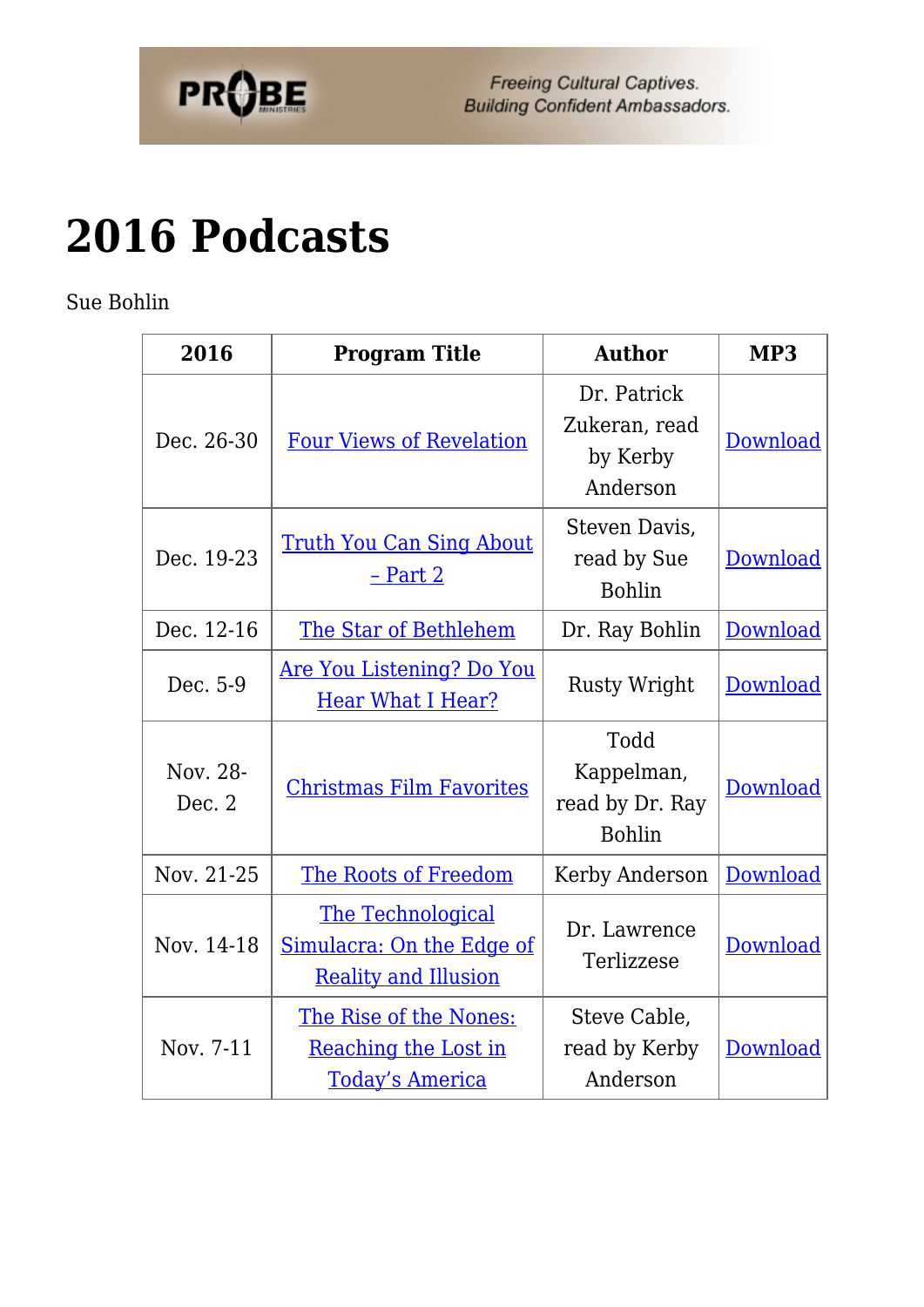

| Oct. 31-<br>Nov. $4$ | <b>Trends In American</b><br>Religious Beliefs: An<br><u>Update</u>        | Steve Cable,<br>read by Kerby<br>Anderson     | Download        |
|----------------------|----------------------------------------------------------------------------|-----------------------------------------------|-----------------|
| Oct. 14-28           | <b>Who Wrote the New</b><br>Testament?                                     | David Graeig                                  | Download        |
| Oct. 17-21           | <b>Spiritual Warfare</b>                                                   | Kerby Anderson                                | <b>Download</b> |
| Oct. 10-14           | <b>What is Technology?</b>                                                 | Dr. Lawrence<br>Terlizzese                    | Download        |
| Oct. 3-7             | The Apologetics of Jesus                                                   | Dr. Pat Zukeran,<br>read by Kerby<br>Anderson | Download        |
| Sept. 25-30          | <b>What God Says About Sex</b>                                             | Sue Bohlin                                    | Download        |
| Sept. 19-23          | A Christian Purpose for<br>Life: Proclaiming the<br><b>Glory of Christ</b> | Steve Cable,<br>read by Kerby<br>Anderson     | Download        |
| Sept. 12-16          | Secularization and the<br><b>Church in Europe</b>                          | <b>Rick Wade</b>                              | Download        |
| Sept. 5-9            | Darwin's Doubt                                                             | Dr. Ray Bohlin                                | <b>Download</b> |
| Aug. 29-<br>Sept. 2  | <u>Your Work Matters to God</u>                                            | Sue Bohlin                                    | Download        |
| Aug. 22-26           | <b>Challenging the New</b><br><b>Atheists</b>                              | Patrick Zukeran,<br>read by Kerby<br>Anderson | <b>Download</b> |
| Aug. 15-19           | <b>Four Killer Questions</b>                                               | Sue Bohlin                                    | Download        |
| Aug. 8-12            | <b>Worldviews Through</b><br><b>History</b>                                | Kerby Anderson                                | Download        |
| Aug. $1-5$           | <b>The Apologetics of Peter</b>                                            | <b>Steve Cable</b>                            | Download        |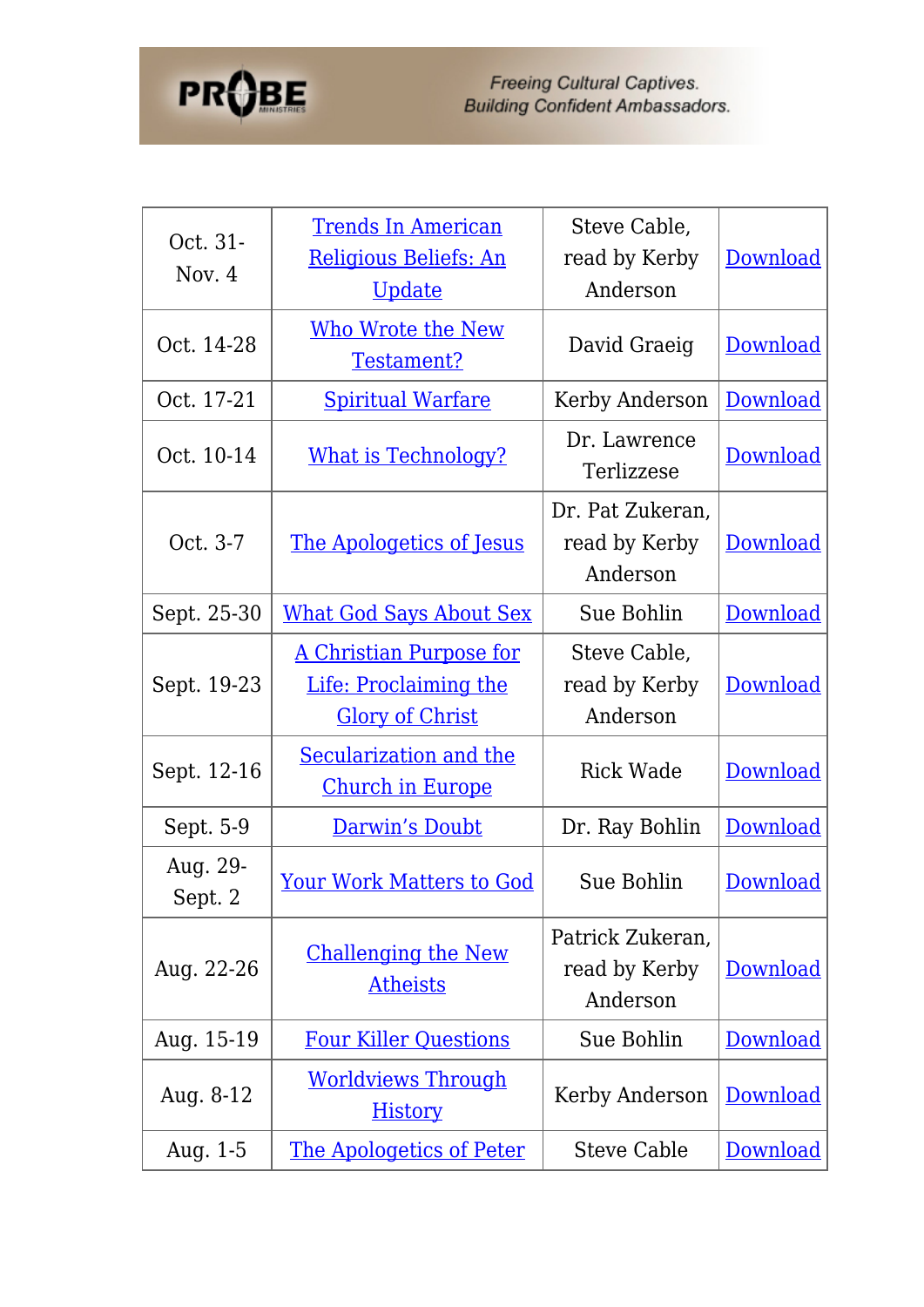

Freeing Cultural Captives.<br>Building Confident Ambassadors.

| <b>July 25-29</b> | The Self-Understanding of<br><b>Jesus</b>                                            | Michael<br>Gleghorn                                  | Download        |
|-------------------|--------------------------------------------------------------------------------------|------------------------------------------------------|-----------------|
| <b>July 18-22</b> | The Closing of the<br><b>American Heart</b>                                          | Don Closson                                          | Download        |
| <b>July 11-15</b> | <b>George Washington and</b><br>Religion                                             | Kerby Anderson                                       | <b>Download</b> |
| July 4-8          | The Causes of War                                                                    | Don Closson                                          | <b>Download</b> |
| June 27-July<br>1 | <u>Truth: What It Is and Why</u><br><u>We Can Know It</u>                            | <b>Rick Wade</b>                                     | <b>Download</b> |
| June 20-24        | <b>God Space: Where</b><br><b>Spiritual Conversations</b><br><b>Happen Naturally</b> | Michael<br>Gleghorn                                  | Download        |
| June 13-17        | <b>The Lives of Muhammad</b><br><u>and Jesus</u>                                     | Dr. Patrick<br>Zukeran, read<br>by Kerby<br>Anderson | Download        |
| June $6-10$       | <b>Are We Significant in This</b><br><b>Vast Universe?</b>                           | Steve Cable,<br>read by Dr. Ray<br><b>Bohlin</b>     | Download        |
| May 30-<br>June 3 | <b>Kingdom Singleness</b>                                                            | Renea<br>McKenzie, read<br>by Sue Bohlin             | Download        |
| May 23-27         | <u>C.S. Lewis, the BBC and</u><br><b>Mere Christianity</b>                           | Michael<br>Gleghorn                                  | Download        |
| May 16-20         | <b>Poverty and Wealth</b>                                                            | Don Closson                                          | <b>Download</b> |
| May 9-13          | The Reliability of Kings<br>and Chronicles                                           | Michael<br>Gleghorn                                  | <b>Download</b> |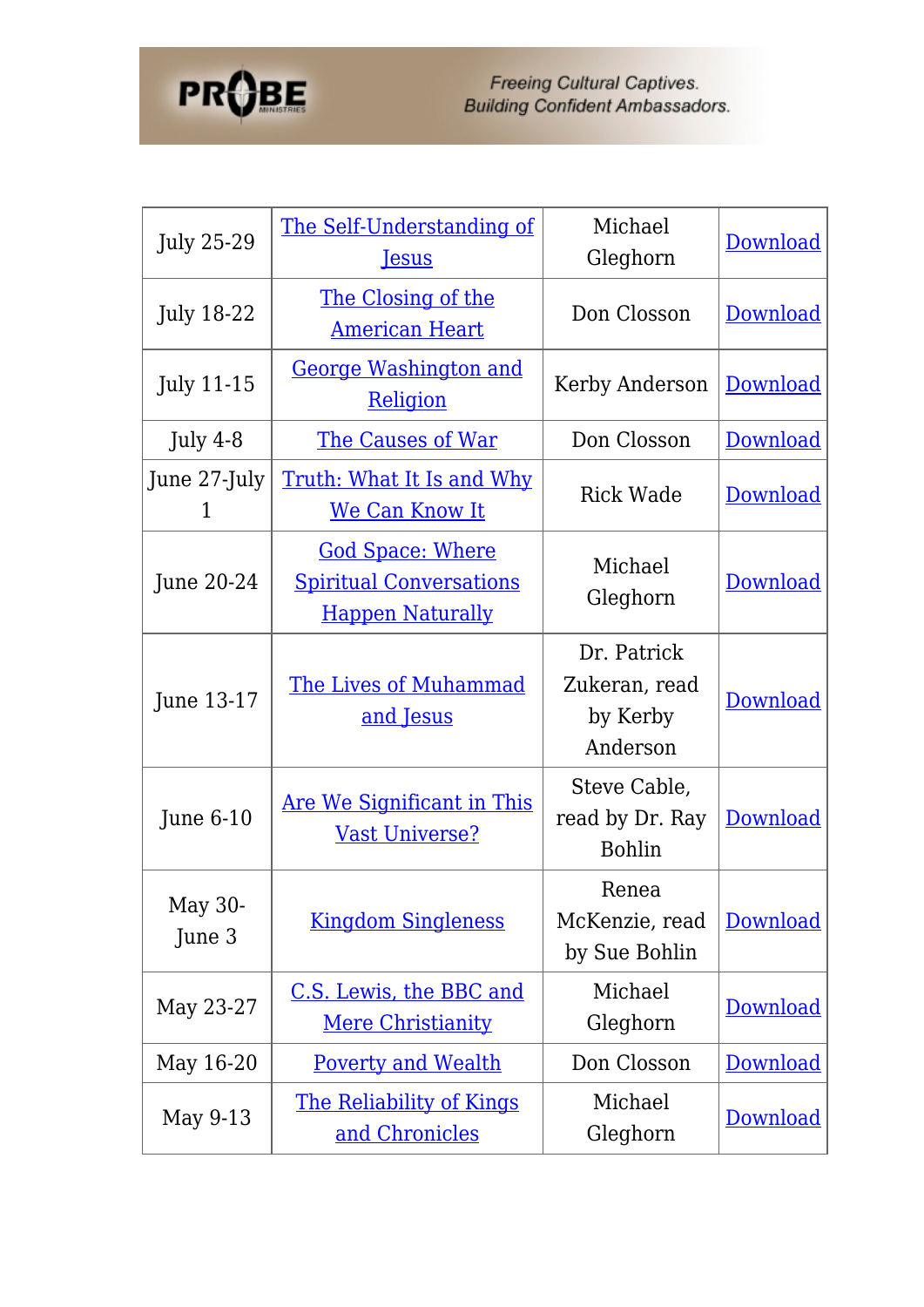

| May 2-6            | <b>Is Theistic Evolution the</b><br><b>Only Viable Answer for</b><br><b>Thinking Christians?</b> | Steve Cable,<br>read by Kerby<br>Anderson                   | Download        |
|--------------------|--------------------------------------------------------------------------------------------------|-------------------------------------------------------------|-----------------|
| Apr. 25-29         | <b>What Is Apologetics?</b>                                                                      | Probe Staff                                                 | <b>Download</b> |
| Apr. 18-22         | <b>Student Mind Games</b><br><b>Conference</b>                                                   | Sue Bohlin                                                  | Download        |
| Apr. 11-15         | <b>Seeing Through News</b><br><b>Media Bias</b>                                                  | Steve Cable,<br>read by Kerby<br>Anderson                   | Download        |
| Apr. 4-8           | <b>Christ and the Human</b><br>Condition                                                         | Michael<br>Gleghorn                                         | Download        |
| Mar. 28-<br>Apr. 1 | <b>Blessings and Judgment</b>                                                                    | Kerby Anderson                                              | Download        |
| Mar. 21-25         | The Answer is the<br><b>Resurrection</b>                                                         | by Steve Cable,<br>read by Kerby<br>Anderson                | <b>Download</b> |
| Mar. 14-18         | The Impotence of<br>Darwinism                                                                    | Dr. Ray Bohlin                                              | Download        |
| Mar. 7-11          | <u>The Just War Tradition in</u><br>the Present Crisis                                           | by Dr. Lawrence<br>Terlizzese, read<br>by Kerby<br>Anderson | Download        |
| Feb. 29-<br>Mar. 4 | Did Adam Really Exist?                                                                           | Rick Wade                                                   | <b>Download</b> |
| Feb. 22-26         | <b>Student Mind Games</b><br><b>Conference</b>                                                   | Sue Bohlin                                                  | Download        |